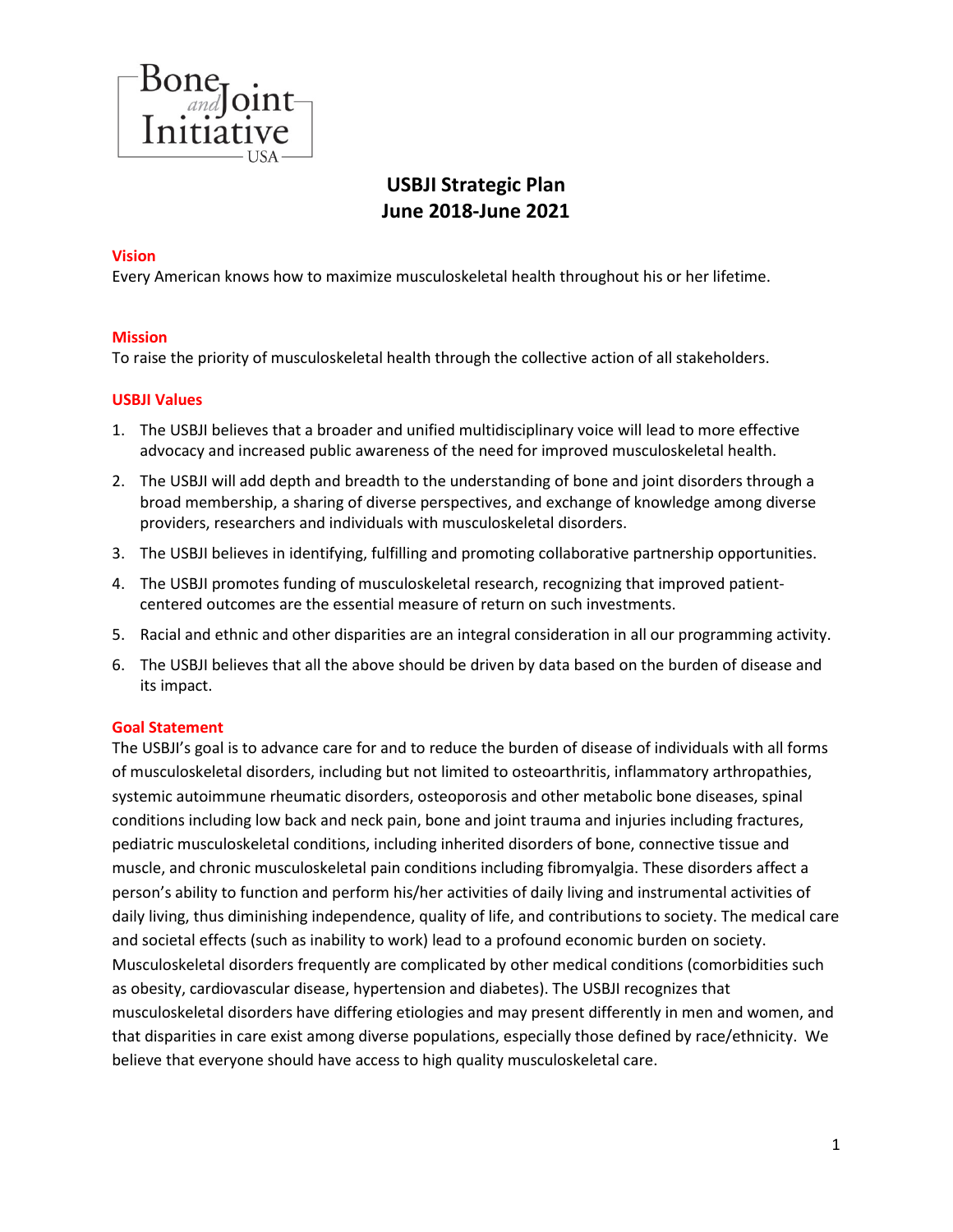## **GOALS**

# **Goal 1 – Increase awareness of the impact of musculoskeletal disorders on Americans, regaining optimal function in their daily lives, and lowering societal and economic cost**

**The USBJI will provide authoritative information on the burden of musculoskeletal diseases in the United States including not only the prevalence of these diseases by age, gender, race/ethnicity and region, among other factors, but also the economic burden of these diseases on the American society.**

# **Strategies/Tactics**

1. To ensure the availability of compelling objective epidemiologic and socioeconomic evidence of the need for better care and understanding of musculoskeletal disorders, USBJI will maintain and enhance *The Burden of Musculoskeletal Diseases in the United States: Prevalence, Societal*  and Economic Cost (BMUS). The 4<sup>th</sup> Edition of this authoritative source will include more specificity including additional data on race/ethnicity, and regional differences, other disparities, more specificity on different forms of arthritis, links to CPGs, AUCs, and Registries, expanded sections on Unmet Needs and Challenges, and new sections translating the data for lay audiences to support research, education and advocacy efforts of our member organizations.

# **Goal 2 – Increase awareness of the importance of musculoskeletal treatment and prevention strategies**

# **USBJI will promote health services research that assesses the value of musculoskeletal care, and stimulates its improvement.**

#### **Strategies/Tactics**

1. Past USBJI efforts have generated proposals for measuring and improving the value of musculoskeletal care. We will review not only the recommendations of MSK Summits in 2009 (future priorities), 2011 (value), and 2013 (best practices in patient-centered care), as well as that of the Chronic Osteoarthritis Management Initiative (COAMI) and the National Bone Health Alliance (NBHA), and create plans for acting on the most promising ones, with careful study of their results.

Prepare talking points, slide set(s) and other tools for use by the USBJI and member organizations to help develop relationships with potential supporters of these efforts to increase research.

- 2. Assemble a list of potential supporters for projects that create, demonstrate, and assess approaches for improved delivery of musculoskeletal health care. The first step will be to create a working group to prepare the list. Next, the group will recommend ways to propose suggested projects to prospective sources of funding support, within government programs and NGOs.
- 3. The USBJI believes that there is an ongoing need for healthcare professional organizations and their members to offer presentations to the public about the prevention, diagnosis, treatment and the importance of research on selected musculoskeletal diseases. We currently collaborate in three such programs - *Experts in Arthritis, Fit to a T, and PB&J (Protect your Bones & Joints)*. We propose to continue delivering such public education programs, and to engage an increasing number of partners among healthcare professional organizations, as well as voluntary health and other public service entities. We recognize the need for monitoring and continuously improving these presentations. We will consider developing a multidisciplinary public education program on back pain.